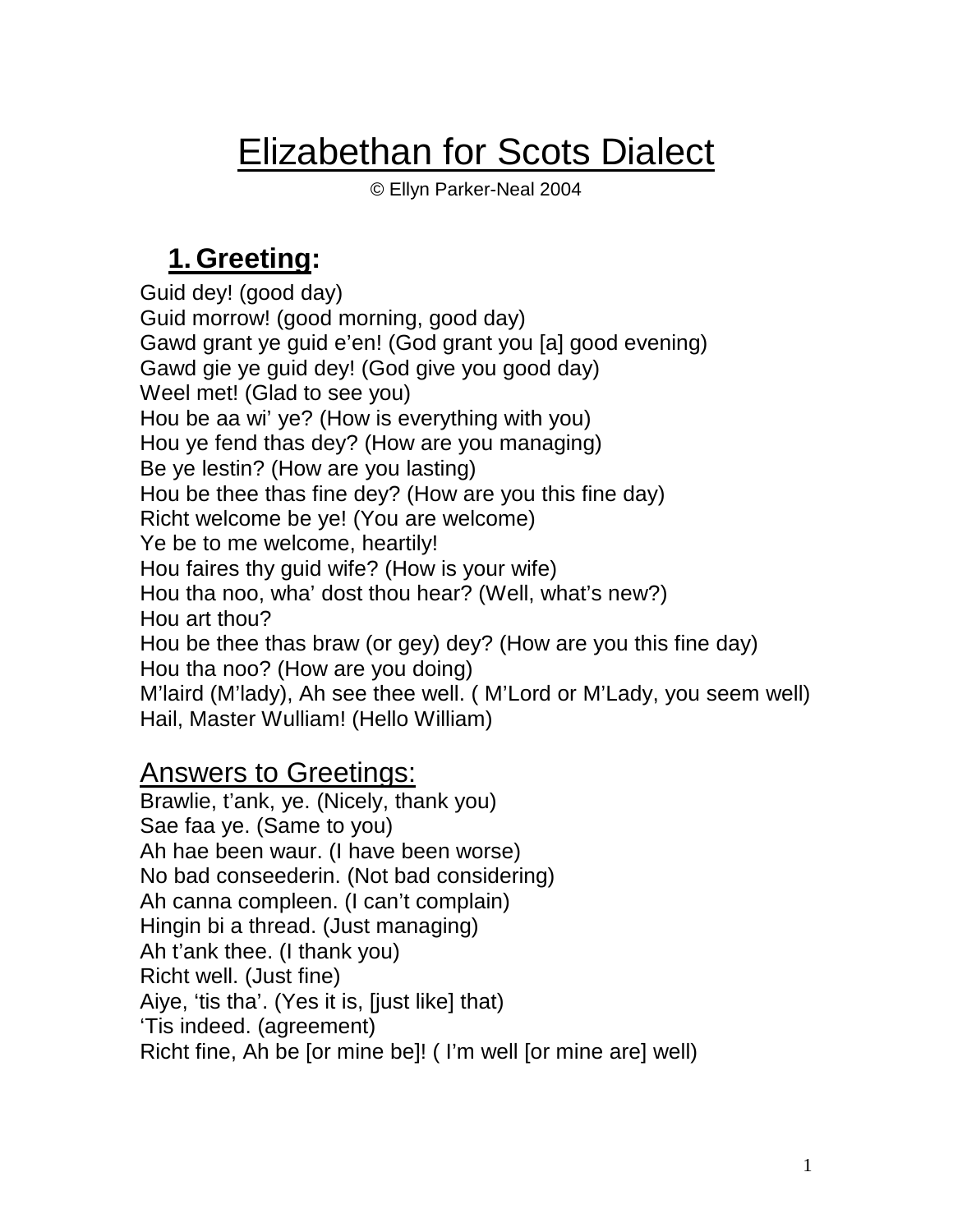# **2. Leaving/Parting**

Adieu (If the person is French) Heist ye back! (Come back soon) Gawd thee save an' keep! (God keep you safe) Gawd ye [you] speed! (God speed you) Ah shall see thee anon. (See you later) Faire ye well, Mistress! (Farewell, Mistress… unless they are French in which case it could be M'Dame or Mes Dames [plural], Mademoiselle or Mesdemoiselles [plural] ) See ye efter. (See you later) A guid dey tae thee [or ye]! (Have a good life) Anon! (I'll see you later) Faire ye well tha noo! (Goodbye for now)

Faire ye well, Guidman (Husband/Male head of household/Peasant), Guidwife (Female head of household/Peasant), Mum (Madame/General takes in all classes), Maister (Mister/General takes in all classes), Little Lad (Boy child), Little Lass (Girl child),Cousin (Anyone you are close to, not just family name)

Gawd save aa thas fine company, great an' smaa! (God keep all of you safe)

### **3.Please (An= If)**

Prithee (I pray thee), kind Sir (Please Sir) An [if] thou likest (If you please) An [If] it please ye (If you please) An [If] thou wult (If you please) An [If] ye wult (If you please) Bi yer leave, Guidwife (If you please, Wife) Pray, cin ye tell me (Please can you tell me)

# **4.Excuse Me**

Fergie me (Forgive me) Pray pardon, M'Laird (Excuse me Milord), M'Dame, Mistress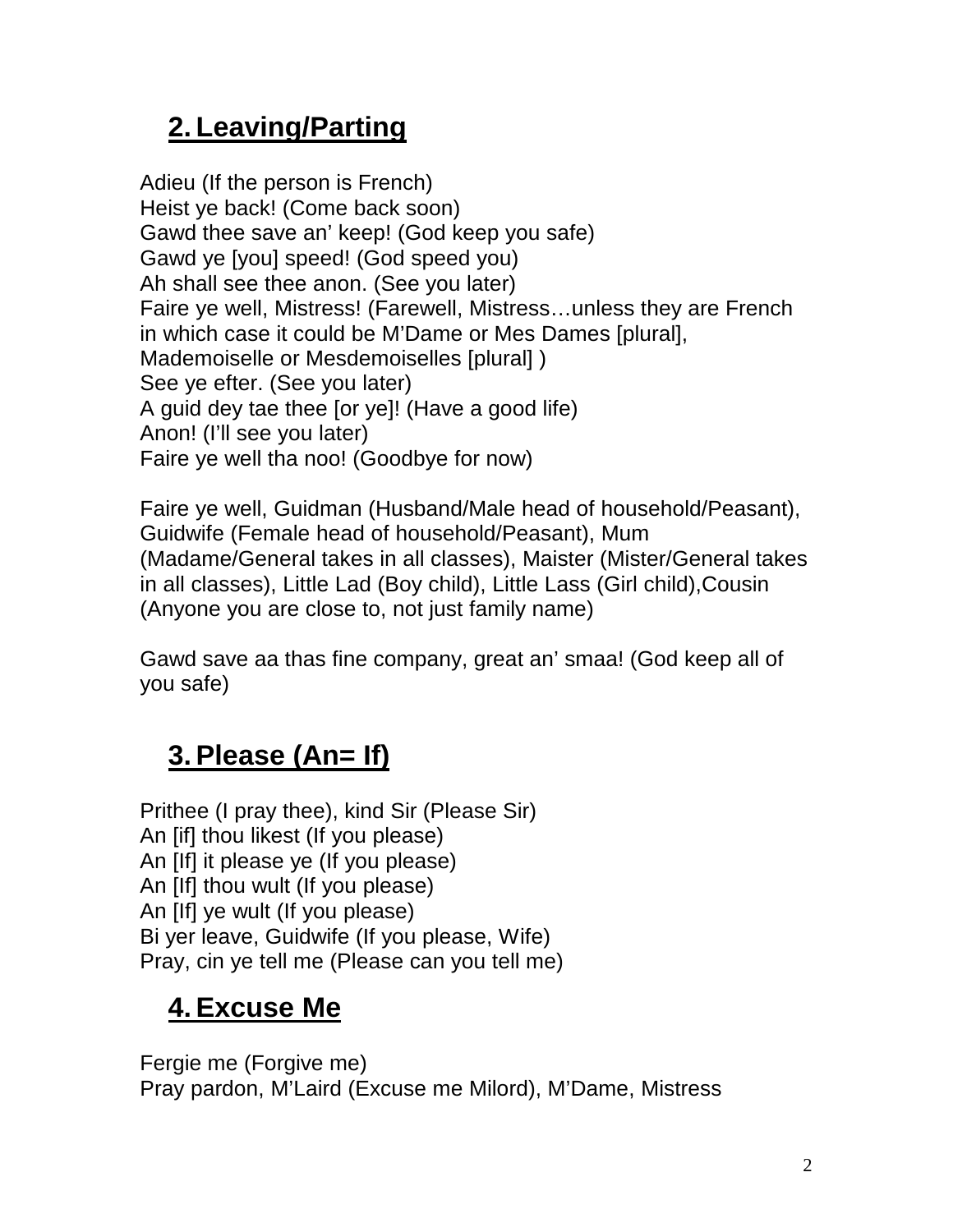Bi yer leave (If you please, excuse me)

### **5.Phrases Ye mey hae tha need o'**

Enjoy tha stew, we did, richt heartily! (We enjoyed the stew very much) Doth it meet wi' yer approval, kind Sir? Aiye, Ah heartily approve! (Yes, I approve) Ye did ficht right well thas dey! (You fought well today) Ah know not o' what ye speak! (I don't know what you are talking about) Ah wudna hae it so. ( I don't want it that way) He foucht not thas dey. (He didn't fight today) Whit time cin it be? (What time is it) Come away tae yer tea! (Come along to tea) Thaes bonnie weens, thay is. (Those are pretty children) Baith tha twa o' yese! (Both of you) Gie's tha haimmer! (Give me the hammer) Stay ye ahint! (You stay behind) Hou came he tae thy haunds? (How did you get a hold of him) Tak ye nae mair aiples. (Don't take any more apples) Fear ye no'! (Don't be afraid) Ah fear thee not! (I'm not afraid of you) Ah care not fer tha likes o' him! (I don't like him) Am Ah no richt? (Am I not right) Think ye sae? (Do you think so) Haud yer weesht! (Shut up) Tarry no' tha King [or Queen] be nigh! (Hurry up, the King [or Queen] is coming) Mek way! (Look out, here I come) Know ye tha whereabouts o' tha privy? (Do you know where the toilet is) Stay! Gae nae further! (Stop! Don't move) Certes, M'Laird! (Certainly, M'Lord) Fash ye no' aboot him. (Don't worry about him)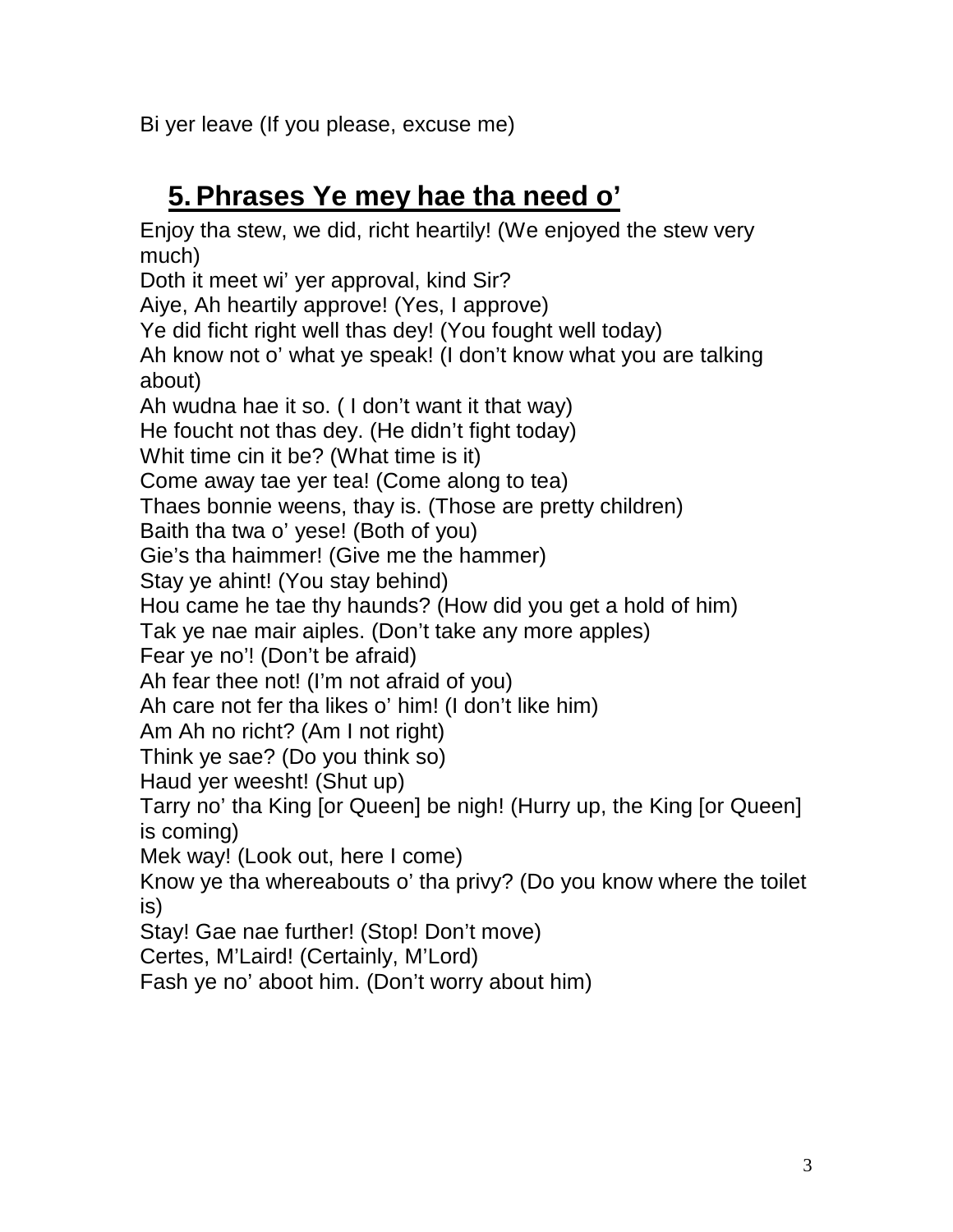#### **6. Yes and NO**

Yes: Aiye, Yea, Verily, 'Tis so, Indeed!

No: No, Nae, Niver (never), 'Tisna (It is Not), Indeed no' (Indeed not)!

And with aa (all) that, there are no clear rules to show us how to write or speak Elizabethan because the Grammar books weren't even written until 1586. We know "that people of the  $16<sup>th</sup>$  century wrote very much like they spoke" and that in Scotland the many different spellings of surnames demonstrate this fact. So, all we can do is have fun with it, Aiye?

"Trippingly on the Tongue. A Book of Instruction for Speaking Early Modern English", Laura Crockett.

"Forgotten English", Jeffrey Kacirk, William Morrow and Co, Inc. 1997

"The Elizabethan Language Book", Gerald F. Zepeda. Pamphlet. Renaissance Pleasure Faire, Performing Arts Dept, P.O. Box 9188, San Bernadino, CA 92427

"Aspects of Scots Spelling", http://ourworld.compuserve.com/homepages/k27/spelling.htm

"Scots Haunbuik – Grammar", http://www.umist.ac.uk/UMIST\_CAL/Scots/gremmar.htm